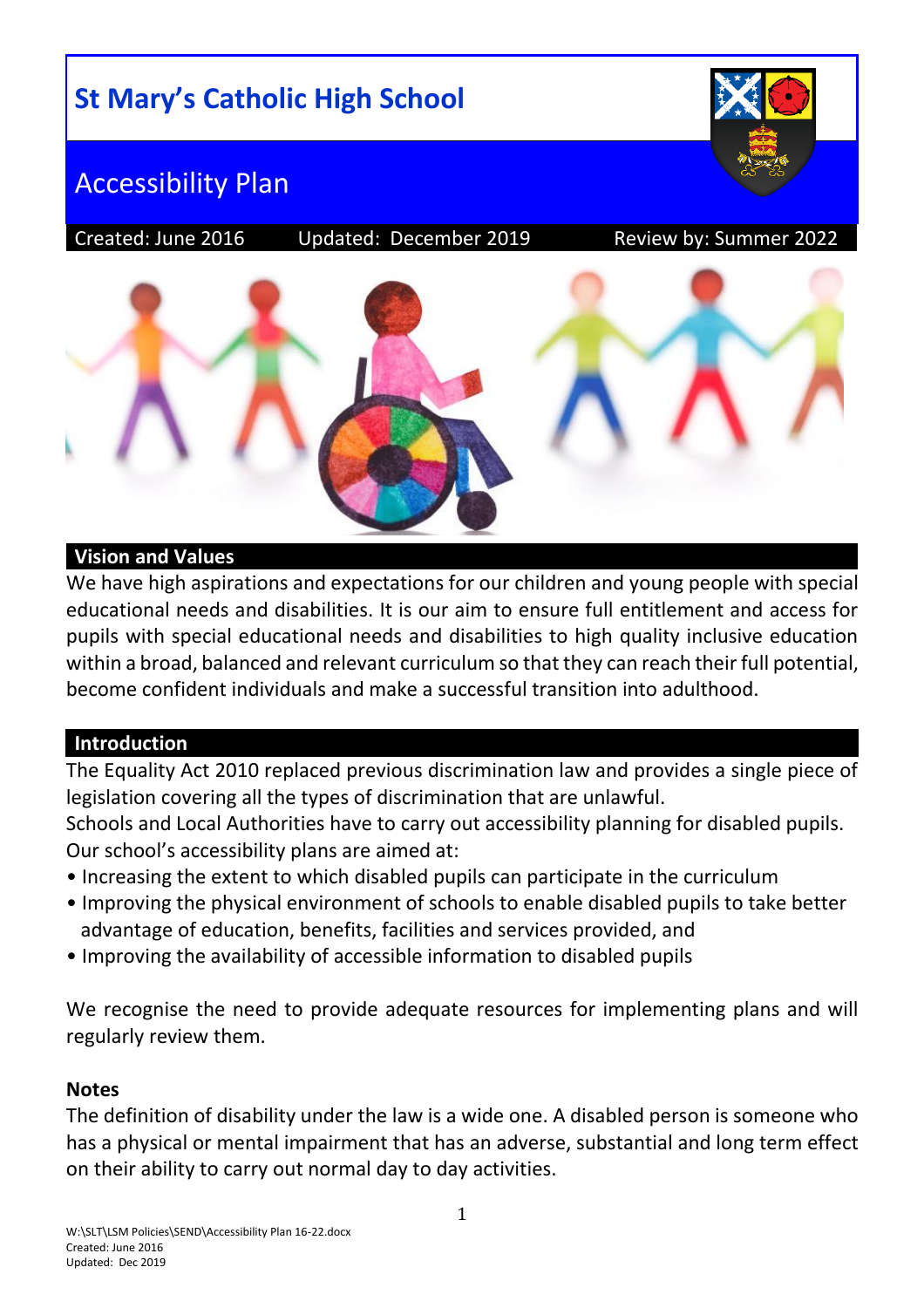The definition includes people with a hearing or visual impairment, cerebral palsy, muscular dystrophy, mental health issues and incontinence. People with ADHD, autism, Down's syndrome and hydrocephalus are included. Medical conditions such as cystic fibrosis, severe asthma, diabetes, cancer, multiple sclerosis, epilepsy, sickle cell anaemia and HIV are deemed disabilities. Facial disfigurement, severe dyslexia, gross obesity and diagnosed eating disorders are all included.

If a person has been disabled in the past (for example, cancer recoverers and people with a history of mental illness) they are still covered by the legislation for the rest of their life.

## **Information gathering**

21% of students currently on roll are on the Special Educational Needs (SEND) register. Of these students the category of need is as follows:

- $\bullet$  Autism 16 pupils
- Social, Emotional and Mental Health 23 pupils
- Visual Impairment 2 pupils
- Speech, Language and Communication 10 pupil
- Hearing Impairment 7 pupils
- $\bullet$  Physical 17 pupils
- Moderate Learning Difficulties 21 pupils
- Specific Learning Difficulties (e.g. dyslexia or dyscalculia) 44 pupils
- Other special need-10 pupils

In addition, 3 pupil is diagnosed with epilepsy and 3 with diabetes. Three pupils have nut allergies that require Epipen injections.

## **Strengths**

 The school's historical commitment to improving accessibility means that the LEA consider St Mary's Catholic High School to be the most accessible school in the local area, providing a high level of accessibility for mobility and visually impaired students

- All areas of the curriculum are accessible to disabled students
- Reasonable adjustments are made appropriately to maximise opportunities for pupils to participate in off-site and extra-curricular activities.
- The needs of disabled pupils are intrinsic to school's policies, practices and procedures.
- Rigorous checks and interventions are made to ensure all children, including those with Special Educational Needs and Disabilities (SEND), are making at least expected progress.

 All students are prepared to make a successful transition into adulthood through careers education, work placement, PSHCE and through bespoke courses available in KS4 for pupils with SEND.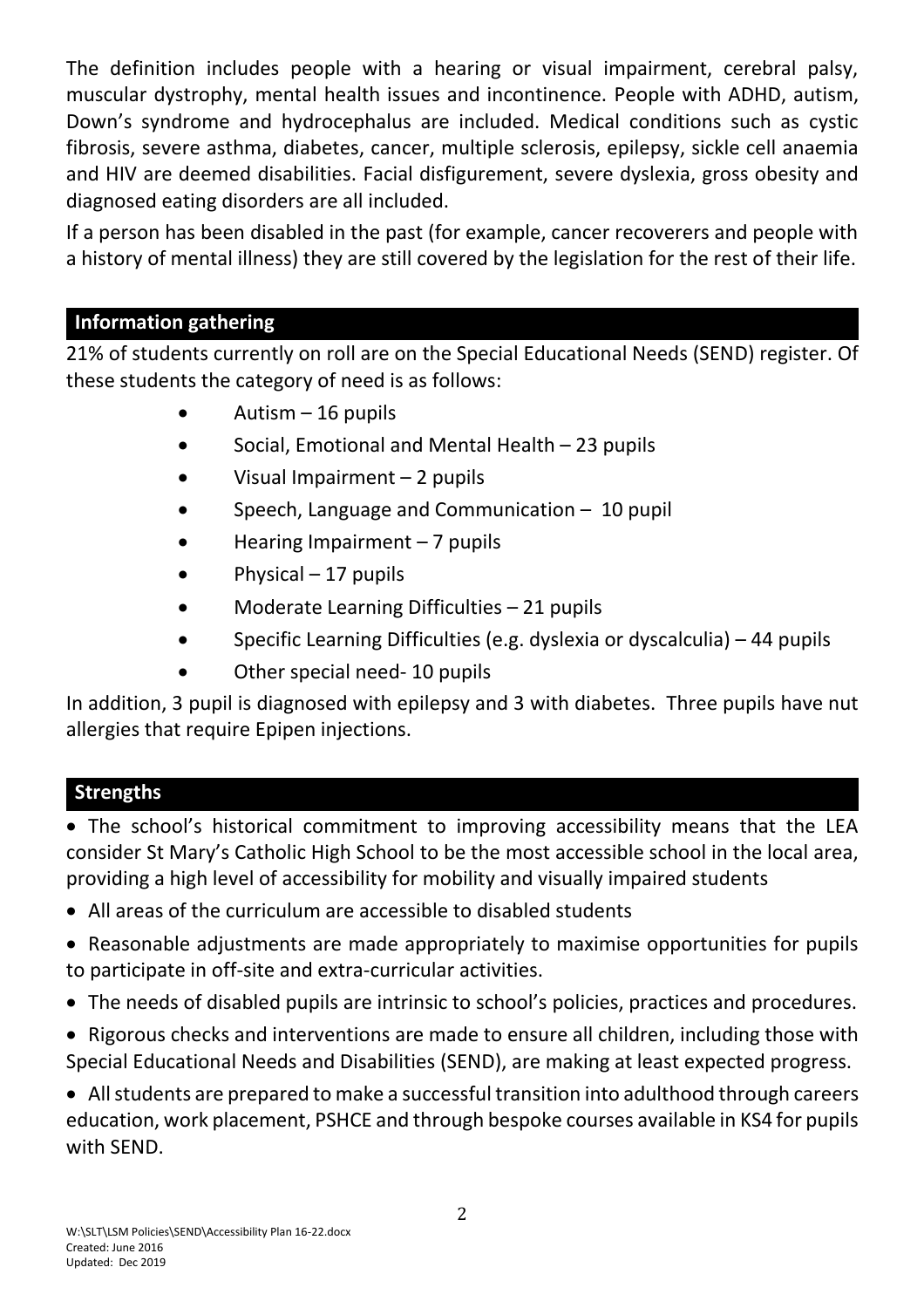All SEND pupils with Statements of Special Educational Needs and EHC plans will be supported through their option choices and post 16, in accordance with the SEND Policy 0- 25 Years.

 Additional support is formally and informally given at transition stages, on a personalised level, at SEND reviews involving outreach services such as the YPS.

- The school is successful in making transition for students starting in Year 7 with SEND.
- There are regular and frequent opportunities for staff to liaise about identification and progress of students at Academic Board meetings, curriculum meetings, Pastoral Team meetings, SLT meetings and TA meetings.
- A range of SEND provisions are in place including Nurture and a number of disabled facilities.
- Teaching Assistants are deployed with increasing effectiveness, in line with national and international research findings (Russell, Webster and Blatchford, 2013).
- Pastoral support is outstanding for all pupils, including those with SEND.

#### **Areas of Development**

- Pastoral and Art are on the first floor of two of the older blocks and are currently inaccessible for wheelchair access.
- Accessibility around some areas of the school could be improved for pupils with mobility impairment (e.g. steps outside the Sports Hall fire exits).
- We are still developing the support we can give to pupils across all need ranges.

| Actions completed during previous accessibility planning cycle: 2016 to<br>2020 |                                                                                                        |                         |                                                                    |                 |  |  |  |
|---------------------------------------------------------------------------------|--------------------------------------------------------------------------------------------------------|-------------------------|--------------------------------------------------------------------|-----------------|--|--|--|
| <b>Identified</b>                                                               | <b>Target Area(s)</b>                                                                                  | <b>Resources</b>        | Outcome(s)                                                         | Completed<br>by |  |  |  |
|                                                                                 | To develop independent<br>learning skills and access<br>to the school curriculum<br>for specific users | <b>Budget</b>           |                                                                    |                 |  |  |  |
| Summer<br>2016                                                                  | <b>Relocate Art room into</b><br>main building                                                         | <b>Site Staff hours</b> | <b>Accessibility to</b><br>wheelchair/crutch users                 | Summer<br>2016  |  |  |  |
| <b>Summer</b><br>2016                                                           | <b>Fire Exits Sports Hall</b>                                                                          | <b>DFC Funding</b>      | Ramps to fire doors to<br>allow wheelchair exit in<br>case of fire |                 |  |  |  |
| <b>Summer</b><br>2016                                                           | Installation of lift in Food<br><b>Tech block</b>                                                      | <b>DFC Funding</b>      | <b>Allow first floor access</b><br>to Pastoral Services            |                 |  |  |  |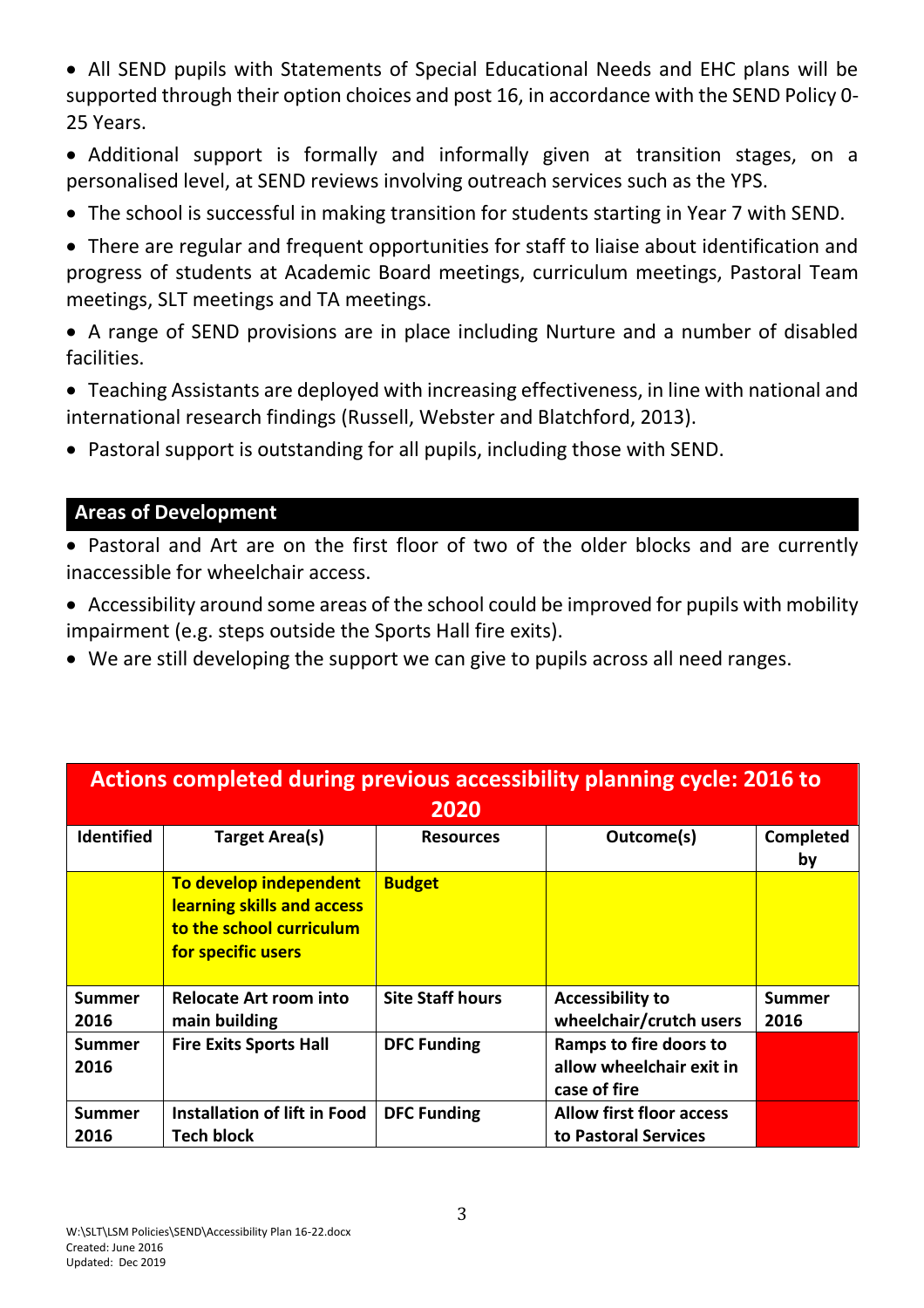| <b>Summer</b><br>2016 | Mini-bus                                     | <b>Budget Funding</b> | When next purchase a<br>mini-bus to consider<br>wheelchair access. | <b>New</b><br>minibus<br>acquired<br>September<br>2019 |
|-----------------------|----------------------------------------------|-----------------------|--------------------------------------------------------------------|--------------------------------------------------------|
| Autumn                | <b>Reception area suitable</b>               | <b>DFC Funding</b>    | <b>Suitable for wheelchair</b>                                     |                                                        |
| 2019                  | for DDA users                                |                       | users                                                              |                                                        |
| January<br>2020       | The disused block is<br>updated and DDA user | <b>DFC Funding</b>    | <b>Suitable for wheelchair</b><br>users                            |                                                        |
|                       | friendly and accessible.                     |                       |                                                                    |                                                        |
|                       |                                              |                       |                                                                    |                                                        |
|                       |                                              |                       |                                                                    |                                                        |
|                       |                                              |                       |                                                                    |                                                        |

#### **How the plan was made**

The plan was informed by the views and aspirations of disabled pupils, their families and the priorities of the school. Specific actions are planned as a direct result of the involvement of pupils and their families. The School Business Manager, in conjunction with Governors, the Headteacher and SENCO, have been responsible for implementing the plans during the course of the previous three year accessibility planning cycle and for creating the plan below for the coming three years and beyond.

#### **Making it happen**

The Governing body delegates responsibility for the accessibility plan to the Headteacher. The Headteacher delegates responsibility to the Business Manager and the SENCo to ensure the plan is implemented and reviewed annually.

#### **Evaluation**

The plan will be evaluated and reviewed annually by the SENCo and renewed every three years.

#### **Getting hold of the school's plan**

A copy of the school's accessibility plan is available for parents and carers in a variety of different formats and languages on request from the school office. The plan is also available on the school website at: **[www.lsmchs.com](http://www.lsmchs.com/)**

#### **Consultation**

**We are always looking for ways to improve our accessibility. Therefore all our partners' views are highly valued. If you have any thoughts, comments or ideas on this or other aspects of accessibility we would be grateful to receive them.** 

#### **Contact us**

**You can contact us in the following ways:**